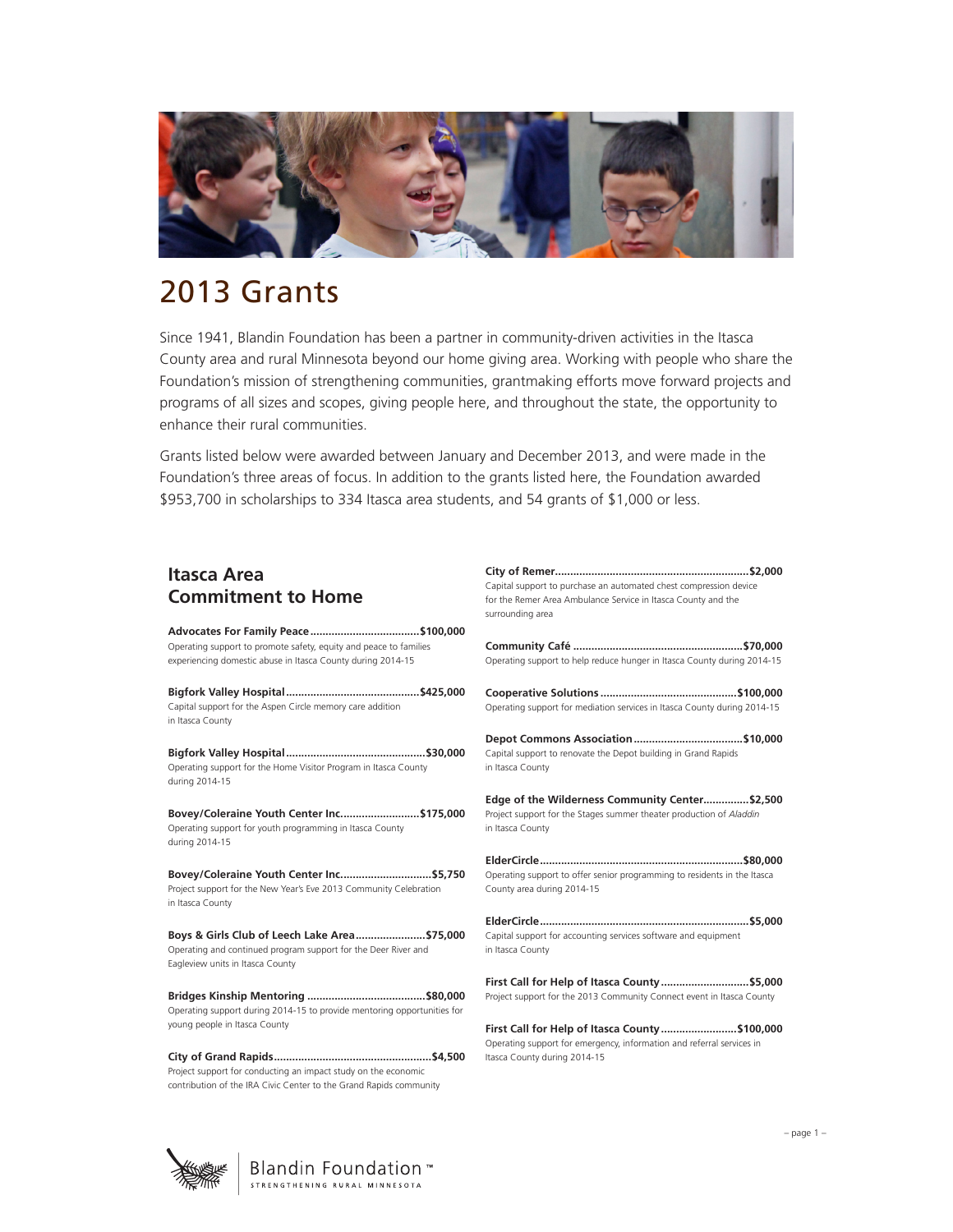**First Call for Help of Itasca County...........................\$35,000** Operating support for relocation and transition costs in Itasca County during 2014

**Girl Scouts of MN and WI Lakes and Pines ..............\$20,000** Operating support for the Girl Scouts program in Itasca County during 2014-15

**Grace House of Itasca County.................................\$120,000** Operating support to provide crisis housing services in Itasca County during 2014-15

**Grand Itasca Foundation .............................................\$5,000** Project support for the My Plate wellness program for three-year olds in Itasca County

**Grand Rapids Area Community Foundation..............\$100,000** Operating support for the Itasca County Sharing Fund

**Grand Rapids Area Community Foundation................\$15,000**  Project support for the work of the Community Marketing Coordinator and for imagery to visually tell the story of organizations in the Itasca County area

**Grand Rapids Area Community Foundation..............\$4,800** Project support for production of the 2013 *Itasca Area Nonprofit Giving Guide*

**Grand Rapids Show Boat Inc.......................................\$3,000** Capital support to make repairs to the Showboat in Itasca County

**Habitat for Humanity of Itasca County..................\$150,000**  Capital support for purchase of a building to house Habitat's operations including the ReStore in Itasca County

**Habitat for Humanity of Itasca County..................\$100,000** Operating support for low-income housing development in Itasca County during 2014-15

**Independent School District 2 Hill City.......................\$3,000** Project support for the Wilder Research evaluation comparing Hill City's Early Start program with Invest Early in the Itasca area

**Independent School District 318 Grand Rapids .......\$22,500** Project support to provide quality assessments of out-of-school time programs using the Youth Program Quality Assessment tool in the Itasca area

**Independent School District 318 Grand Rapids .......\$90,000** Operating support for Baby Steps in Itasca County

**Independent School District 318 Grand Rapids .........\$4,500** Project support to bring in speaker Jamie Vollmer for the IASC multi-district day workshop in Itasca County

**Independent School District 319 Nashwauk-Keewatin ...................................................\$3,000** Capital support to construct a playground at Keewatin Elementary School in Itasca County

**Independent School District 317 Deer River............\$25,000** Project support for the development and feasibility of a community center plan for Deer River in Itasca County

**Itasca County Historical Society..............................\$100,000** Operating support to collect, preserve, interpret and disseminate the history of Itasca County during 2014-15

> Blandin Foundation™ STRENGTHENING RURAL MINNESOTA

**Itasca County Veterans Council...................................\$5,000**  Project support for the Yellow Ribbon Designation to assist local veterans in the Grand Rapids/Itasca County area

**Itasca Orchestra and Strings Program ....................\$100,000**  Operating support to provide orchestral music to adults and youth in Itasca County during 2014-15

**Judy Garland Children's Museum .............................\$20,000**  Project support to create a new Wizard of Oz exhibit and for carrying out the 75th anniversary community celebration in Itasca County in 2014

**Judy Garland Children's Museum .............................\$60,000**  Operating support to improve and broaden the School Service Program in Itasca County in 2014-15

**MacRostie Art Center.................................................\$80,000** Operating support to provide visual arts and educational programming to residents throughout the Itasca County area during 2014-15

**MacRostie Art Center...................................................\$6,000** Project support for the Gendron Jensen documentary in Itasca County

**Marcell Family Center Inc. .........................................\$65,000** Operating support for the family center program in Itasca County during 2014-15

**Marcell Family Center Inc. ...........................................\$4,000** Capital support for the emergency/disaster relief shelter in Itasca County

**Meadowlark Institute..................................................\$5,532**  Project support to design the Art of Hosting training for four Itasca area communities

**Meadowlark Institute..............................................\$270,600** Project support to strengthen the capacity of Itasca area residents to facilitate meetings and community change initiatives using participatory practices that result in wise collective action

**Minnesota Assistance Council for Veterans.............\$10,000** Project support to provide comprehensive services for Itasca County veterans who are homeless and/or experiencing a crisis

**Minnesota Council On Foundations ...........................\$4,216** Project support to provide subscriptions to Minnesota Grantmakers Online for Itasca County nonprofit organizations

**Neighbors Helping Neighbors Food Shelf................\$20,000** Operating support over two years to hire a Site Coordinator in Itasca County

**Northern Community Radio KAXE..........................\$100,000** Operating support for news programming throughout Itasca County in 2014-15

**Northern Lights Community School ...........................\$3,400**  Project support to provide cultural and educational programming for Northern Lights Community School students in Itasca County

**Northland Area Family Service Center.....................\$10,000** Project support for supplemental preschool tuition for families in Itasca County

**Northland Counseling Center Inc................................\$5,000** Project support to conduct a study for the Itasca County Housing Institute

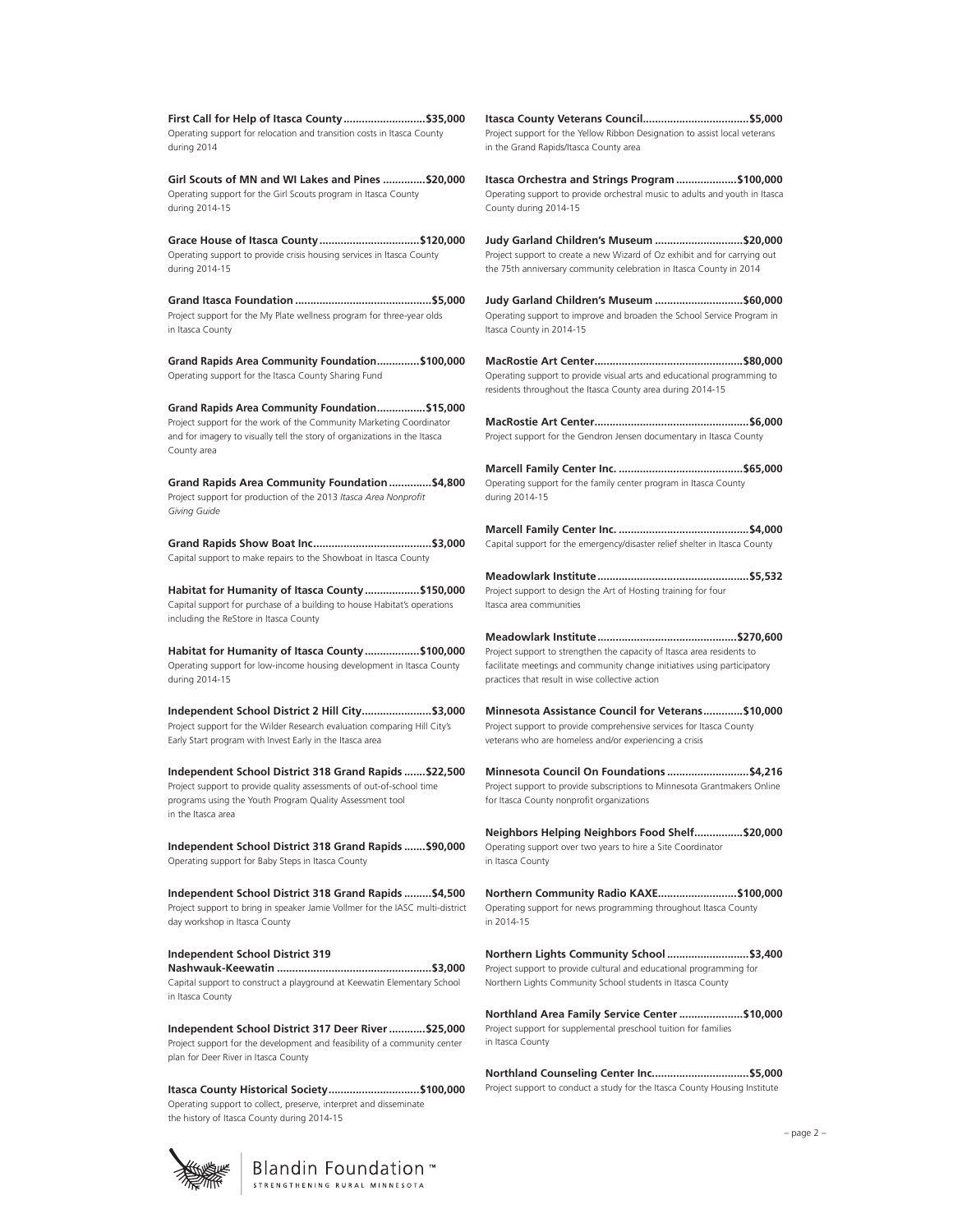**Regents of The University of Minnesota .................\$22,800** Project support for developing and disseminating a Humphrey Project E-Case about the Itasca Area Initiative for Student Success

**Reif Arts Council.........................................................\$10,000** Project support for the Golden Dragon Acrobats New Year's Day 2014 performance at a reduced price for the Itasca County area

**Reif Arts Council.......................................................\$100,000** Project support to complete all project planning, including (funding) development and architectural and engineering design for a proposed renovation and expansion of the Reif Center in Itasca County

**Remer Centennial Library............................................\$2,000** Capital support to purchase computer equipment for library patron usage in the Itasca County area

**Second Harvest North Central Food Bank..............\$100,000** Operating support for Food Bank operations in Itasca County during 2014-15

**Second Harvest North Central Food Bank..................\$2,200** Project support for the annual community Thanksgiving dinner in Itasca County for 2013

**Special Olympics Minnesota .....................................\$60,000** Operating support for the Special Olympics program in Itasca County during 2014-15

**Support Within Reach................................................\$80,000** Operating support to provide support and advocacy to victims of sexual violence and prevention education in Itasca County during 2014-15

**True Friends ................................................................\$10,000** Operating support for 2014-15 Itasca County youth with disabilities to participate in camp activities

**United Way of 1,000 Lakes........................................\$60,000** Operating support for administration in Itasca County during 2014-15

**Voyageurs Area Council #286 Boy Scouts of America Inc................................\$20,000** Operating support for Boy Scout programming in Itasca County during 2014-15

**Youth for Christ..........................................................\$85,000** Operating support for the Ground Floor Youth Center in Itasca County during 2014

**Youth for Christ..........................................................\$60,000** Operating support for the Campus Life program in Itasca County during 2014-15

# **Expand Opportunity**

**Children's Dental Services .........................................\$50,000** Project support to bring high quality dental services using teledentistry to the Nashwauk, Keewatin and Northome school districts in Itasca County as part of the Broadband Program

**City of Grand Rapids....................................................\$5,000** Project support for facilitation of five local municipalities to identify areas of collaboration and alignment opportunities in the Itasca County area

**City of Remer..............................................................\$27,394** Capital support for the road and parking lot of the Remer senior living facility in the Itasca area

**Deer River Hired Hands .............................................\$30,000** Capital support to purchase an updated baler to increase the organization's earned revenue potential from recycling in Itasca County

**Depot Commons Association....................................\$35,000** Project support for continued facilitation and coordination of the Workforce Development Initiative in the Itasca County area

**Edge of the Wilderness Community Center...............\$1,500** Project support for the Perspectives Exhibit and Dance performance in Itasca County

**Grand Rapids Area Community Foundation.............\$10,000** Project support for an Itasca Community Portal where new residents, existing residents and visitors can easily find the information they need in Itasca County as part of the Broadband Program

**Independent School District 118 Remer.................\$160,000** Project support for continuation of early childhood programming for the Remer school district in the Itasca area

**Independent School District 2 Hill City...................\$150,000** Project support for continued early childhood programming for Hill City in the Itasca area

**Independent School District 318 Grand Rapids .........\$6,000** Project support for the 2014 FIRST Robotics team at Grand Rapids High School in Itasca County

**Independent School District 363 Northome...............\$5,000**  Project support for the 2014 FIRST Robotics team at Northome High School in the Itasca County area

**Independent School District 317 Deer River..............\$5,000**  Project support for the 2014 FIRST Robotics team at Deer River High School in Itasca County

**Itasca Area Schools Collaborative...........................\$800,000**  Project support for implementation of Phases 2-5 of an enterpriselevel core technology infrastructure that will support education for all communities across Itasca County

**Itasca Area Schools Collaborative........................\$2,100,000**  Operating support for Invest Early through June 2014 in Itasca County

**Itasca Community College.........................................\$75,000** Project support to continue summer programming for the Talent Search and Upward Bound programs in Itasca County

**Itasca Community College...........................................\$5,000**  Project support for activities associated with the shared text project, *The Omnivore's Dilemma*, for students, staff and community members in Itasca County

**Itasca Community College.......................................\$292,000**  Project support to reform the engineering curriculum and expand the Intervention, Incentive and Achievement program in Itasca County

**Itasca Community College.......................................\$250,000**  Capital support for technology equipment, demolition and rebuilding of Donovan Hall in Itasca County

**Itasca Community College.........................................\$10,000**  Project support for the annual Career Fair for 11th and 12th grade students in the Itasca County area



Blandin Foundation™ STRENGTHENING RURAL MINNESOTA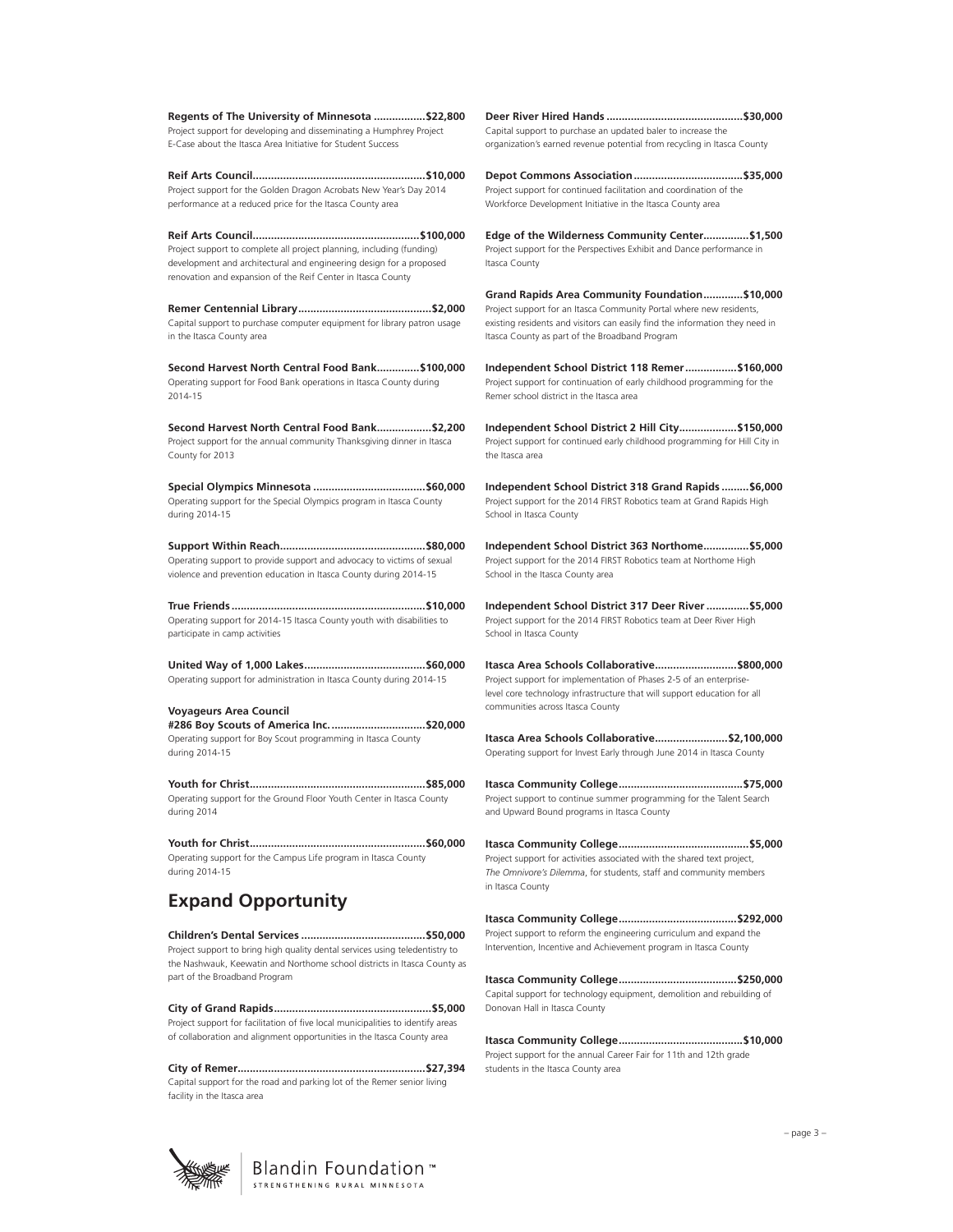**Itasca Community College.......................................\$375,000**  Project support for continuation of financial aid programs for Itasca County high school graduates for the 2014-15 academic year

**Itasca Economic Development Corporation ..............\$20,000**  Project support to spur the innovative use of technology by small businesses in the Itasca area through training, technology business planning and implementation assistance with widespread promotion of successful results as part of the Broadband Program

**Itasca Economic Development Corporation..............\$10,000**  Project support for Itasca Area Knowledge Workers program as part of the Broadband Program

**Itasca Economic Development Corporation ............\$500,000**  Operating support to promote economic development opportunities during 2014-15 throughout Itasca County

**Minnesota Diversified Industries................................\$5,000**  Project support for facilitation services to discuss collaboration between Minnesota Diversified Industries and Deer River Hired Hands to better serve Itasca County's population of people with disabilities

**Northeast Entrepreneur Fund Inc. ..........................\$140,000**  Operating support to provide professional services to entrepreneurial talent in Itasca County during 2014-15

**Northern Lights Community School .........................\$50,000**  Capital support for the school's Fresh Local Food Project in Itasca County

**Search Institute ..........................................................\$49,303**  Project support for creation of an integrated data collection and mobilization strategy to support comprehensive data-guided development of the Itasca Area Initiative for Student Success in Itasca County

**Search Institute ........................................................\$297,866**  Project support to provide technical support, strategic consultation and process evaluation/documentation to the Itasca Area Initiative for Student Success through 2016

### **Rural Minnesota Expand Opportunity**

**African Development Center ..................................\$150,000** Operating support for African Development Center activities in rural Minnesota during 2014-15

**Area Partnership for Economic Expansion...............\$45,000**  Project support over three years for membership confined to charitable education and research activity in rural Minnesota

**Austin Community Charitable Fund .........................\$25,000**  Project support to conduct a feasibility study on building a broadband network in Austin as part of the Broadband Program

**Big Stone County .......................................................\$10,000**  Project support to add mobile device functionality to Big Stone County's web portal in rural Minnesota as part of the Broadband Program

**Cass County Economic Development Corp ..............\$17,548**  Project support to establish a telepharmacy in Longville MN as part of the Broadband Program

**Cass County Economic Development Corp ................\$3,500**  Project support for economic development efforts in Remer and northern Cass County

> Blandin Foundation™ STRENGTHENING RURAL MINNESOTA



**Charities Review Council of Minnesota .....................\$8,000**  Operating support to help provide information and education to donors and charities throughout rural Minnesota during 2014-15

**City of Aitkin ................................................................\$1,500**  Project support to form an economic development structure to lead ongoing economic development activity in Aitkin County

**City of Annandale......................................................\$21,250** Project support to conduct an ultra-broadband feasibility study in rural Minnesota as part of the Broadband Program

**City of Fergus Falls.....................................................\$10,000**  Project support for continuation and improvement of the Fergus Falls Telework Initiative in rural Minnesota as part of the Broadband Program

**City of Thomson...........................................................\$5,000** Project support for technical assistance to explore merging the cities of Thomson and Carlton in rural Minnesota

**City of Watertown .....................................................\$10,000**  Project support to create a central business district wi-fi hotspot as part of the Broadband Program

**College of St. Scholastica Inc.....................................\$16,944**  Project support for a partnership between St. Scholastica and FirstLight Health System using telehealth technology to provide pre-surgical patient education and continuing education to Health System's staff as part of the Broadband Program

**Dovetail Partners .......................................................\$50,000**  Project support to engage eight northern Minnesota county land departments and their managers in forest inventory improvements and improve overall county-based collaboration and leadership of forest management issues in rural Minnesota

**Dovetail Partners .......................................................\$10,000**  Project support for managing the research and design of a five-year anniversary regional convening of Vital Forests/Vital Communities leaders to be held in 2013 in rural Minnesota

**Duluth-Superior Educational TV Corp. .....................\$80,000**  Operating support for production of Native Report throughout rural Minnesota during 2014-15

**East Central Regional Library......................................\$9,200**  Project support to provide no-cost technology training in communities of Mille Lacs County in rural Minnesota as part of the Broadband Program

**Enterprise Minnesota ..................................................\$5,000**  Project support for regional sponsorship for the 5th annual State of Manufacturing poll to be conducted in April 2013 in rural Minnesota

**Fond Du Lac Band of Lake Superior Chippewa........\$18,750**  Project support for small business training sessions on a variety of business technology strategies and tools as part of the Broadband Program

**Great Plains Institute For Sustainable Development...................................\$40,000**  Project support for the activities of the Bioeconomy Coalition in rural Minnesota

**For Sustainable Development...................................\$10,000**  Project support for statewide efforts to educate industry and elected officials and improve conditions to jumpstart the state's bioeconomy in rural Minnesota

**Great Plains Institute**

– page 4 –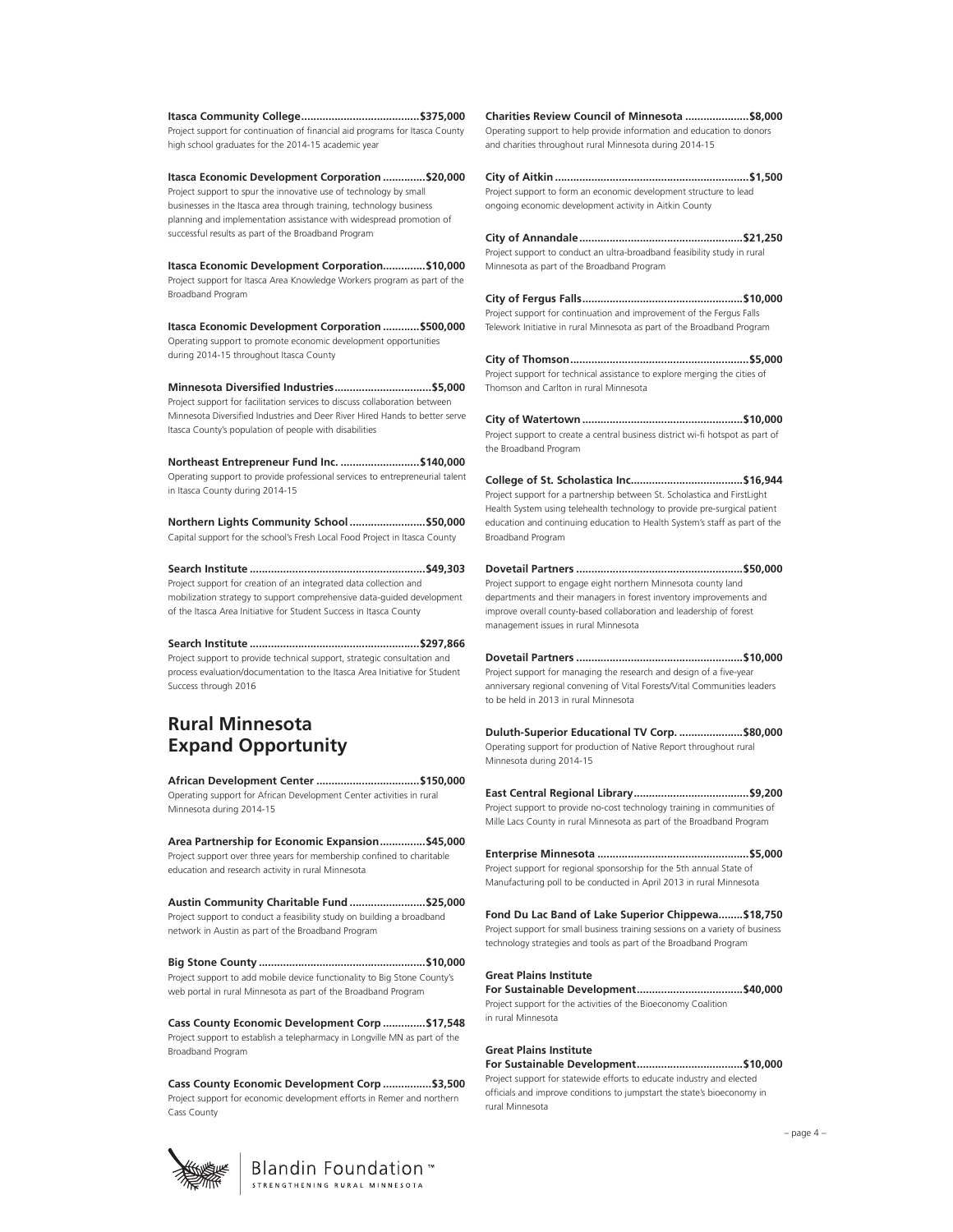**Growth and Justice..................................................\$300,000**  Project support to build a statewide movement to engage whole communities in student success in rural Minnesota

**Housing & Redevelopment Authority of Mora .......\$20,000**  Project support for broadband and technology improvements to the Life Enrichment Center in rural Minnesota as part of the Broadband Program

**Initiative Foundation ...............................................\$100,000**  Project support over two years for the Thriving Organizations Partnership (TOP) Initiative in rural Minnesota

**Institute For Local Self-Reliance................................\$10,000**  Project support to provide documentation of multiple public sector efforts to improve broadband in local communities in rural Minnesota as part of the Broadband Program

**Ironworld Development Corporation.........................\$2,500**  Project support for the 2013 Iron Range Science & Engineering Festival in rural Minnesota

**Independent School District 912 Milaca ....................\$6,000**  Project support to Increase rural student access to the Internet by installing wifi-equipment on a select number of school buses in the Milaca School District in rural Minnesota as part of the Broadband Program

**Kanabec County...........................................................\$7,000**  Project support to provide training for internet marketing to area businesses, NPOs, and government, and create a community portal for a greater online presence and primary point of entry in rural Minnesota as part of the Broadband Program

**Knute Nelson Foundation .........................................\$50,000**  Project support to introduce GrandCare technology to palliative care and hospice patients throughout a 25-county west central Minnesota region as part of the Broadband Program

**KOOTASCA Community Action Inc ...........................\$25,000**  Project support to implement PCs for People in Grand Rapids and International Falls as part of the Broadband Program

**Lac qui Parle Valley School District...........................\$24,323**  Project support to provide Internet live streaming productions for school activities, government meetings and local area events in rural Minnesota as part of the Broadband Program

**Lac qui Parle Valley School District...........................\$24,000**  Project support for the elementary mobile device initiative in the Lac qui Parle school district in rural Minnesota as part of the Broadband Program

**Lake County................................................................\$10,000**  Project support to create a Lake County Broadband YouTube channel that will be used to share educational videos that promote digital literacy and the benefits of using broadband technology in rural Minnesota as part of the Broadband Program

### **Lake of the Woods**

**Economic Development Authority .............................\$7,000**  Project support to enhance knowledge and use of the internet for Lake of the Woods County residents in rural Minnesota as part of the Broadband Program

**Lake of the Woods Senior Citizens Council Inc........\$15,000**  Project support to provide and expand digital inclusion within Lake of the Woods County to include multiple public computer/internet sites and public Wi-Fi as part of the Broadband Program

**Lake Superior School District #381 ...........................\$18,000**  Project support for mobile devices for the Lake Superior School District as part of the Broadband Program

**Lake Superior School District #381 ...........................\$17,000**  Project support for training programs on web and internet tools aimed at multiple demographics in Lake County to increase the technological sophistication of the community as part of the Broadband Program

**LakeWood Health Center............................................\$2,000**  Project support for the Lakewood Technology project to provide communications access for patients and residents in rural Minnesota as part of the Broadband Program

**Leech Lake Band of Ojibwe.......................................\$10,000**  Project support for completion of a 10-week pilot Tribal Internship Program in rural Minnesota

**Leech Lake Band of Ojibwe.......................................\$20,210**  Project support to provide wireless communication services to the Leech Lake Reservation as part of the Broadband Program

**Leech Lake Band of Ojibwe.....................................\$120,000**  Operating support for establishment and certification of a Community Development Financial Institution in rural Minnesota during 2014-15

**Leech Lake Band of Ojibwe.........................................\$3,000**  Project support for a community gathering for Smokey Point/Kego Lake/Boy Lake Local Indian Council in rural Minnesota

**Leech Lake Band of Ojibwe Housing Authority ........\$3,400**  Donation in support of the spring pow-wow to unite tribal communities, carry on Native traditions and lead Native youth to a better life in rural Minnesota

**MacPhail Center for Music ........................................\$50,000**  Project support for collaboration between IASC, Itasca Orchestra & Strings Program and MacPhail Center for Music to link music learners with MacPhail Online in rural Minnesota as part of the Broadband Program

**Mille Lacs Band of Ojibwe.........................................\$25,000**  Project support to establish wireless internet access via free Wi-Fi sites in each of the Reservation's three districts in rural Minnesota as part of the Broadband Program

**Mille Lacs County.......................................................\$14,930**  Project support to develop and market wi-fi hot spots in Mille Lacs County as part of the Broadband Program

**Mille Lacs County.........................................................\$4,500**  Project support to develop marketing materials to raise awareness of the importance of broadband in rural Minnesota as part of the Broadband Program





100 North Pokegama Avenue Grand Rapids, MN 55744 USA

www.blandinfoundation.org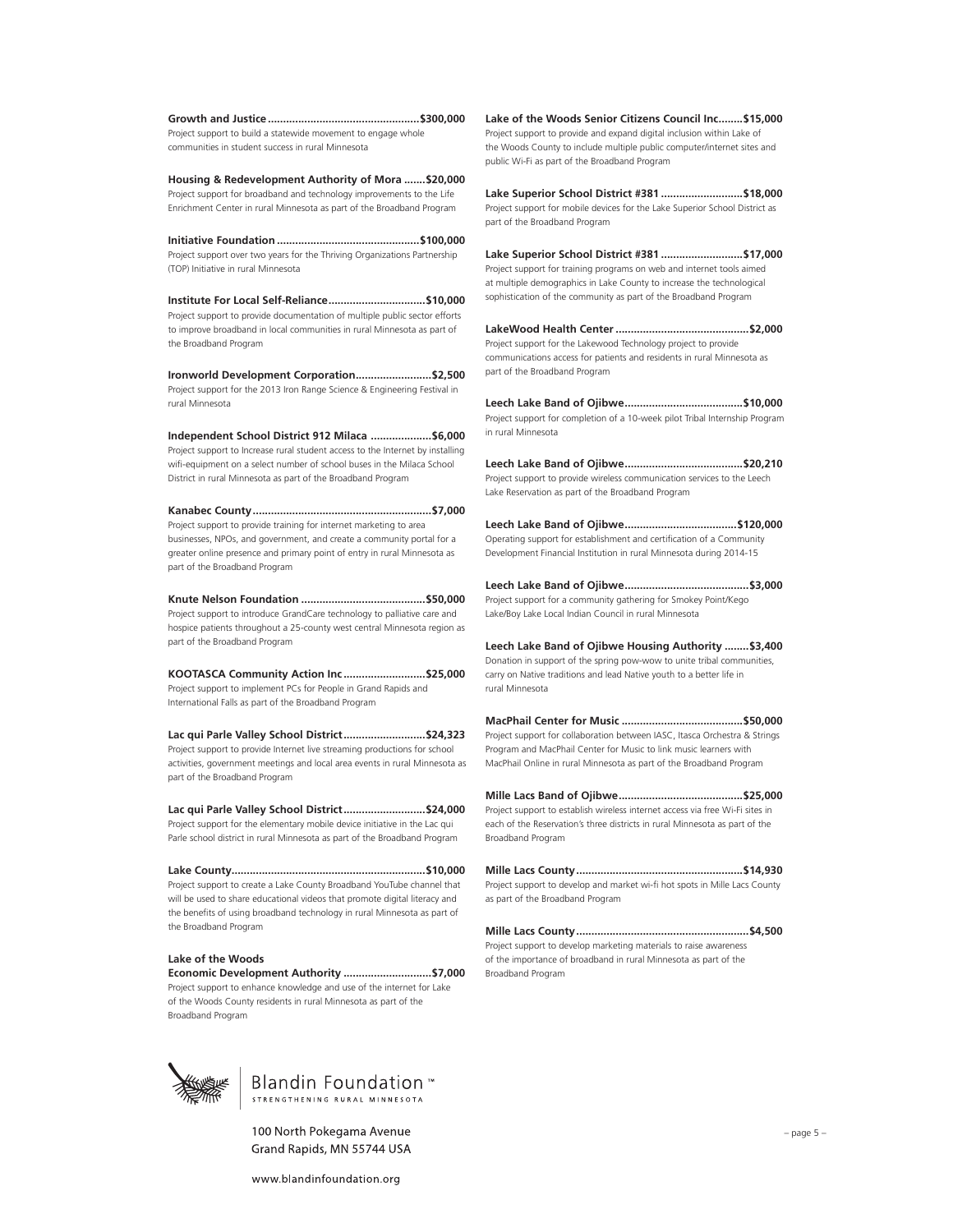**Mille Lacs County.......................................................\$10,750**  Project support to create and maintain a website to provide citizens with a comprehensive source of information, promote area businesses, governments and nonprofits and increase web presence in rural Minnesota as part of the Broadband Program

**Minnesota Dental Foundation....................................\$3,000**  Project support for Mission of Mercy 2013, Bemidji which will provide free dental care to underserved populations in Bemidji and the surrounding area in rural Minnesota

**Minnesota News Media Institute ...........................\$126,000**  Project support to continue the Editor & Publishers Leadership Program in rural Minnesota through 2016

**Minnesota Council of Nonprofits Inc..........................\$5,000**  Project support for partial sponsorship for the 26th annual conference in Duluth

**Minnesota Council On Foundations .........................\$33,900**  Membership support for 2014-15 throughout rural Minnesota

**Native Americans in Philanthropy..............................\$2,500**  Membership support in 2013 throughout rural Minnesota

**Northeast Entrepreneur Fund Inc .............................\$80,000**  Project support for 2014-15 to identify regional entrepreneurial talent, build long-term capacity in serving second stage entrepreneurs and strengthen the existing business model for long-term sustainability in rural Minnesota

**Northern Minnesota Public Television......................\$50,000**  Operating support for programming and services in the northern rural region of Minnesota during 2014-15

**Northland Foundation...............................................\$10,000**  Project support for the KIDS Plus Pathway to Career event to help 10th and 11th grade students explore available careers in northeastern Minnesota

**Northland Foundation.................................................\$5,000**  Project support for the 2013 Northeastern Minnesota Early Childhood Summit

**Northland Foundation...............................................\$20,000**  Project support for continued funding of the Rural Economic Development Group in 2013 in rural Minnesota

**Northwest Technical College-Bemidji.....................\$175,000**  Project support for the Minnesota Innovation Institute, an effort to strengthen the workforce pipeline to recruit, train and retain adequately skilled workers in rural Minnesota

**Page Education Foundation ........................................\$5,000**  Project support for the Service to Children program in rural Minnesota

**Parents United For Public Schools ............................\$40,000**  Operating support to address needed structural changes to education in rural Minnesota

### **PCs for People ............................................................\$47,500**  Project support to provide 500 computers for up to ten Minnesota rural

communities as part of the Broadband Program

**Project FINE.................................................................\$25,000**  Project support for the Digital Inclusion for Immigrants and Refugees program in rural Minnesota as part of the Broadband Program

**Southwest Minnesota Broadband Services ...............\$4,140**  Project support to sustain the educational effort and dialogue around internet-based marketing in rural Minnesota as part of the Broadband Program

**Southwest Minnesota Broadband Services ...............\$2,754**  Project support for intergenerational use of technology throughout the Jackson Medical Center to patients and visitors in rural Minnesota as part of the Broadband Program

**Southwest Minnesota Broadband Services ...............\$7,500**  Project support to identify and develop local wi-fi hot spots in member communities in rural Minnesota as part of the Broadband Program

**Southwest Minnesota Broadband Services .............\$10,000**  Project support for the 6090 Technology Triangle project in rural Minnesota as part of the Broadband Program

**Technical Academies of Minnesota...........................\$49,776**  Project support for the first Technical Academy charter school to be opened in Waldorf, Minnesota

**Todd County .................................................................\$9,075**  Project support to establish ten public wi-fi hotspots in Todd County as part of the Broadband Program

### **University of Minnesota**

**Natural Resources Research Institute .........................\$3,500**  Project support for the Heating the Midwest conference in support of regional economic development in rural Minnesota

#### **University of Minnesota**

**Carlson School of Management................................\$10,000**  Project support for the 2013 Minnesota Cup Business Plan Competition in rural Minnesota

**University of Minnesota Extension Itasca County ...\$1,600**  Project support to conduct a formative study of the Minnesota Women's Woodland Network to better engage and educate women landowners in northeastern Minnesota

**Volunteers in Education ............................................\$20,000**  Project support to expand the tutoring program to Eveleth-Gilbert and Nett Lake school districts in rural Minnesota

## **Invest in Leaders**

**Aitkin County CARE Inc ...............................................\$3,500**  Project support for Aitkin County nonprofit board training as part of the Rural Quick Start program in rural Minnesota

**Albert Lea Public Library Foundation.........................\$5,000**  Project support for the Choose Civility Initiative as part of the Rural Quick Start program in rural Minnesota





100 North Pokegama Avenue Grand Rapids, MN 55744 USA

www.blandinfoundation.org